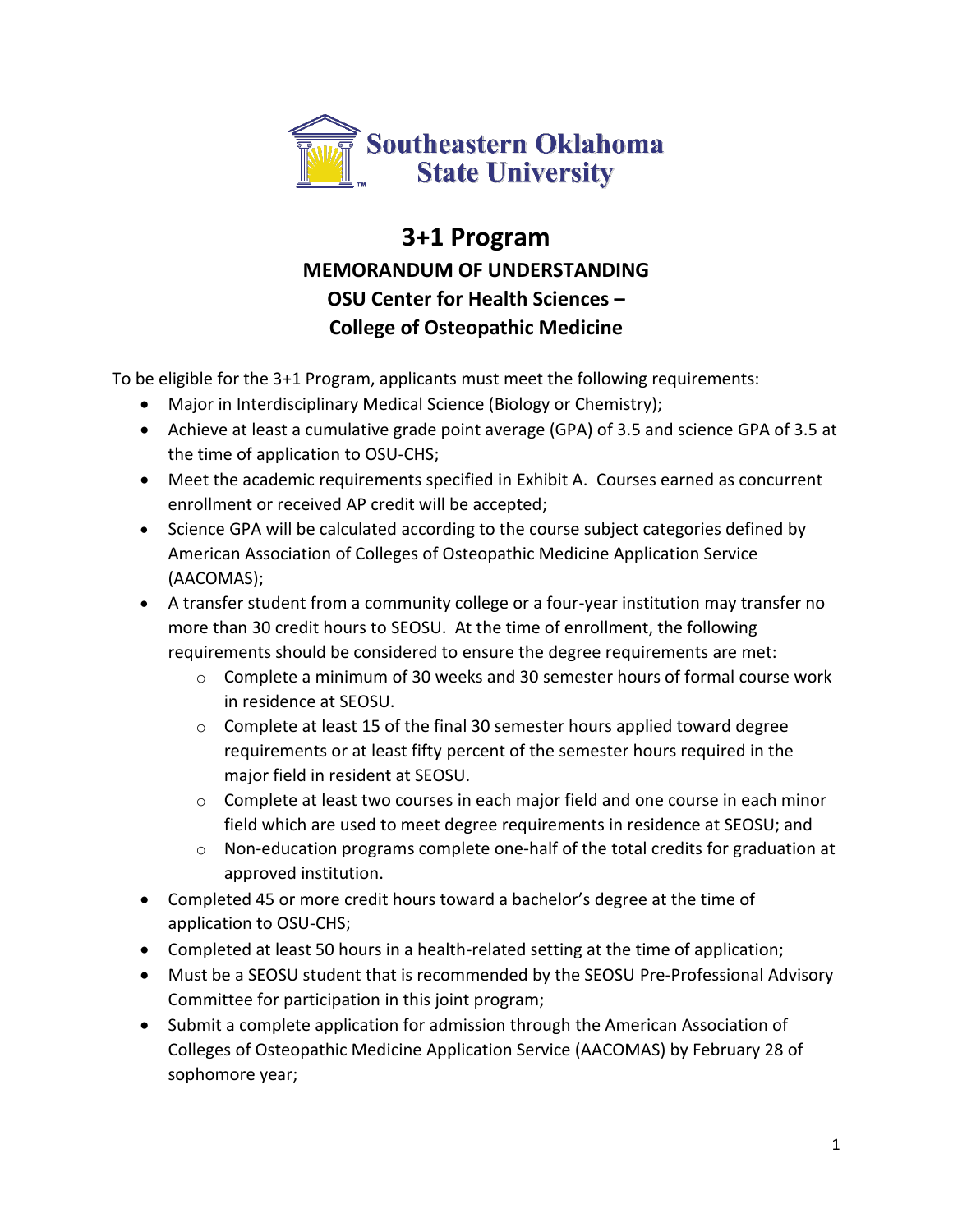- Submit a complete secondary/supplemental application for admission by March 30 of sophomore year;
- Submit one letter of recommendation from the SEOSU Pre-Professional Advisory Committee (PAC);
- Participate in a personal interview with the OSU-CHS Admissions Committee during the spring semester of sophomore year; and
- Must have valid CASPer Situational Judgement test score on file by April 2022.

Students must meet with their Academic Advisor annually to review the course sequence for the approved major to ensure all academic requirements for their undergraduate degree and the 3+1 Program are met before matriculating to OSU-COM.

Students who meet these requirements will be eligible for the 3+1 Program. Students must check the appropriate box on their secondary/supplemental application to indicate they have met the 3+1 Program requirements. The Chair of the Admissions Committee will notify applicants of its decision by May 15, 2022 following an in-person interview. The applicant will either be granted provisional early acceptance into the 3+1 Program or be invited to apply for admission as a traditional applicant in a later application cycle.

Students who are provisionally accepted into the 3+1 Program must fulfill the following requirements to maintain their acceptance:

- Maintain an overall grade point average (GPA) of at least 3.5 and a science GPA of at least a 3.5. GPA will be calculated at the time of application and before matriculation to OSU-CHS;
- Submit a qualifying score of at least a 492 on the Medical College Admission Test (MCAT) by April of their junior year;
- Complete all remaining undergraduate coursework required for the approved 3+1 degree plan during their junior year at SEOSU;
- Request in May of junior year transcripts from SEOSU indicating that the student has met all academic requirements for the 3+1-degree plan as specified by the applicable Southeastern Oklahoma State University undergraduate catalog;
- By May of junior year, student must provide documentation stating any student violations; and
- OSU-COM may revoke admissions to the 3+1 Program to any student with student violations or conduct issues.

After completing the first year of medical school at OSU-COM and prior to enrolling in courses for the second year of medical school, 3+1 Program students must: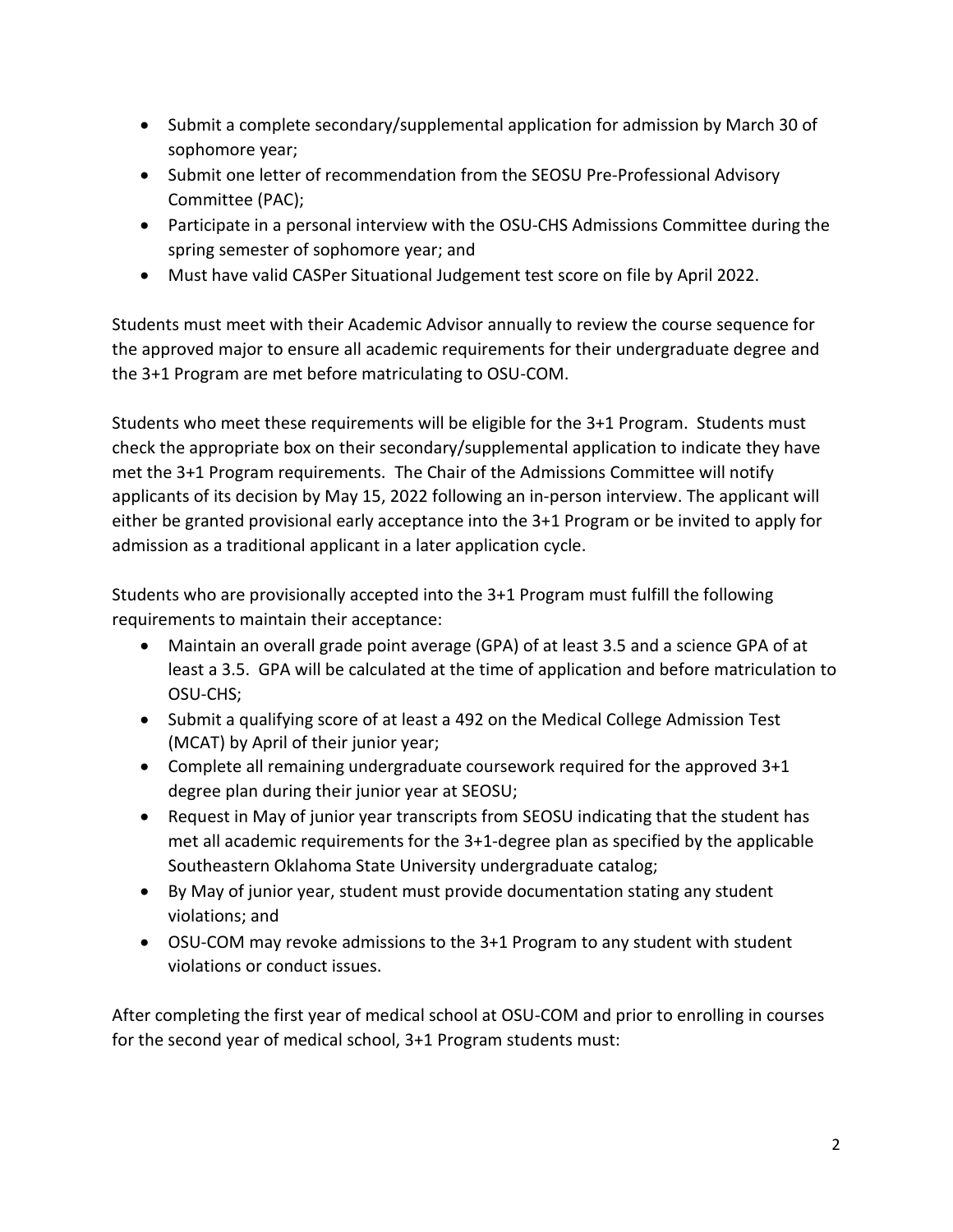• Apply for graduation to SEOSU by April 1 to be included in the spring commencement ceremony as a summer graduate. Students will not officially graduate in May until degree is conferred in the summer, but they can participate in commencement. **Exhibit A: Academic Requirements**

To qualify for the 3+1 Program, Oklahoma State University – Center for Health Sciences (OSU-CHS) and Southeastern Oklahoma State University (SEOSU) agree that applicants must complete the following academic requirements.

| <b>Freshman Year</b> |                              |                  |                                  |  |
|----------------------|------------------------------|------------------|----------------------------------|--|
| <b>Fall Semester</b> |                              |                  | <b>Spring Semester</b>           |  |
| <b>ENGL 1113</b>     | <b>English Composition I</b> | <b>ENGL 1213</b> | <b>English Composition II</b>    |  |
| <b>BIOL 1404</b>     | Principles of Biology I      | <b>BIOL 1504</b> | Principles of Biology II         |  |
| <b>MATH 1513</b>     | College Algebra              | <b>CHEM 1415</b> | <b>General Chemistry II</b>      |  |
| <b>CHEM 1315</b>     | <b>General Chemistry I</b>   | <b>MATH 1613</b> | Trigonometry                     |  |
| <b>HIST 1513</b>     | U.S. History                 | <b>COMM 2213</b> | <b>Business and Professional</b> |  |
|                      |                              |                  | Speech                           |  |
| 18 Hours             |                              | 18 Hours         |                                  |  |

| Summer           |                  |
|------------------|------------------|
| <b>BIOL 3614</b> | Human Physiology |

| <b>Sophomore Year</b> |                                  |                        |                                           |
|-----------------------|----------------------------------|------------------------|-------------------------------------------|
| <b>Fall Semester</b>  |                                  | <b>Spring Semester</b> |                                           |
| <b>CHEM 3053</b>      | <b>Organic Chemistry I</b>       | <b>CHEM 3153</b>       | <b>Organic Chemistry II</b>               |
| <b>CHEM 3062</b>      | <b>Organic Chemistry I Lab</b>   | <b>CHEM 3162</b>       | Organic Chemistry II Lab                  |
| <b>BIOL 3624</b>      | Human Anatomy                    | <b>CIS 1003</b>        | <b>Computer in Society</b>                |
| <b>BIOL 1114</b>      | <b>Introduction Microbiology</b> | <b>BIOL 3404</b>       | Genetics                                  |
| <b>PSY 1113</b>       | Psychology                       |                        | Fine Arts or Humanities General Education |
| 16 Hours              |                                  | 17 Hours               |                                           |

| <b>Junior Year</b> |                                   |                                     |                           |
|--------------------|-----------------------------------|-------------------------------------|---------------------------|
|                    | <b>Fall Semester</b>              |                                     | <b>Spring Semester</b>    |
| <b>CHEM 3425</b>   | <b>Chemical Analysis</b>          | <b>CHEM 4951</b>                    | Senior Seminar            |
| <b>BIOL 3814</b>   | <b>Cell and Molecular Biology</b> | SOC 1113                            | Sociology                 |
| <b>POCS 1113</b>   | American Federal                  | <b>MATH 2143</b>                    | <b>Brief Calculus</b>     |
|                    | Government                        |                                     |                           |
| <b>PHYS 1114</b>   | <b>General Physics I</b>          | <b>PHYS 1214</b>                    | <b>General Physics II</b> |
| <b>BIOL</b>        | Elective                          | <b>Humanities General Education</b> |                           |
| $15 - 18$ Hours    |                                   | 13 Hours                            |                           |